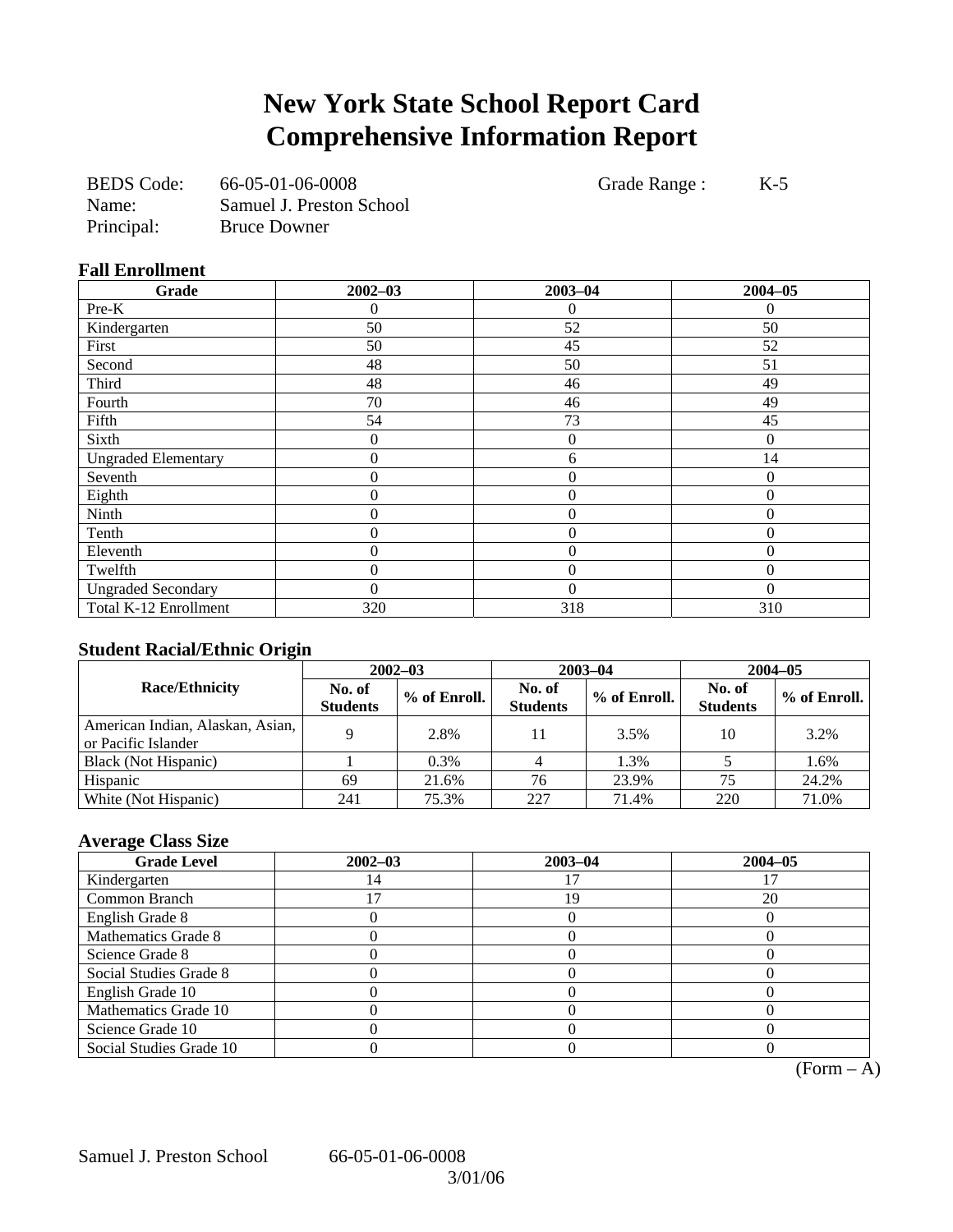#### **District Need to Resource Capacity Category**

| <b>N/RC Category</b> | <b>Description</b>                                                       |
|----------------------|--------------------------------------------------------------------------|
|                      | This is a school district with low student needs in relation to district |
|                      | resource capacity.                                                       |

#### **Similar School Group and Description**

| <b>Similar School Group</b><br><b>Description</b> |                                                                                                                                                                                                                                                                           |  |  |
|---------------------------------------------------|---------------------------------------------------------------------------------------------------------------------------------------------------------------------------------------------------------------------------------------------------------------------------|--|--|
| 18                                                | All schools in this group are elementary level schools in school<br>districts with low student needs in relation to district resource<br>capacity. The schools in this group are in the higher range of<br>student needs for elementary level schools in these districts. |  |  |

All schools within the same N/RC category are divided into three similar school groups defined by the percentage of students in the school who are eligible for the free-lunch program and/or who are limited English proficient (also known as English language learners).

#### **Student Demographics Used To Determine Similar Schools Group**

| ີ                                 | $2002 - 03$ |         | $2003 - 04$ |         | $2004 - 05$ |         |
|-----------------------------------|-------------|---------|-------------|---------|-------------|---------|
|                                   | Count       | Percent | Count       | Percent | Count       | Percent |
| <b>Limited English Proficient</b> | 35          | 10.9%   |             | 9.8%    | 37          | 11.9%   |
| <b>Eligible for Free Lunch</b>    | 20          | 6.3%    | 18          | 5.7%    | 24          | 7.7%    |

#### **Attendance and Suspension**

|                               | $2001 - 02$               |                   |                           | $2002 - 03$       | $2003 - 04$               |                   |
|-------------------------------|---------------------------|-------------------|---------------------------|-------------------|---------------------------|-------------------|
|                               | No. of<br><b>Students</b> | $%$ of<br>Enroll. | No. of<br><b>Students</b> | $%$ of<br>Enroll. | No. of<br><b>Students</b> | $%$ of<br>Enroll. |
| <b>Annual Attendance Rate</b> |                           | 95.6%             |                           | 96.8%             |                           | 96.0%             |
| <b>Student Suspensions</b>    |                           | $0.0\%$           |                           | 0.0%              |                           | 0.0%              |

### **Student Socioeconomic and Stability Indicators**

#### **(Percent of Enrollment)**

|                          | $2002 - 03$ | $2003 - 04$ | $2004 - 05$ |
|--------------------------|-------------|-------------|-------------|
| <b>Reduced Lunch</b>     | 5.9%        | 5.7%        | 4.8%        |
| <b>Public Assistance</b> | 11-20%      | $1-20\%$    | 11-20%      |
| <b>Student Stability</b> | $00\%$      | 96%         | 100%        |

#### **Staff Counts**

| Staff                                 | $2004 - 05$ |
|---------------------------------------|-------------|
| <b>Total Teachers</b>                 |             |
| <b>Total Other Professional Staff</b> |             |
| <b>Total Paraprofessionals</b>        | NΑ          |
| Teaching Out of Certification*        |             |

\*Teaching out of certification more than on an incidental basis.

 $(Form - B)$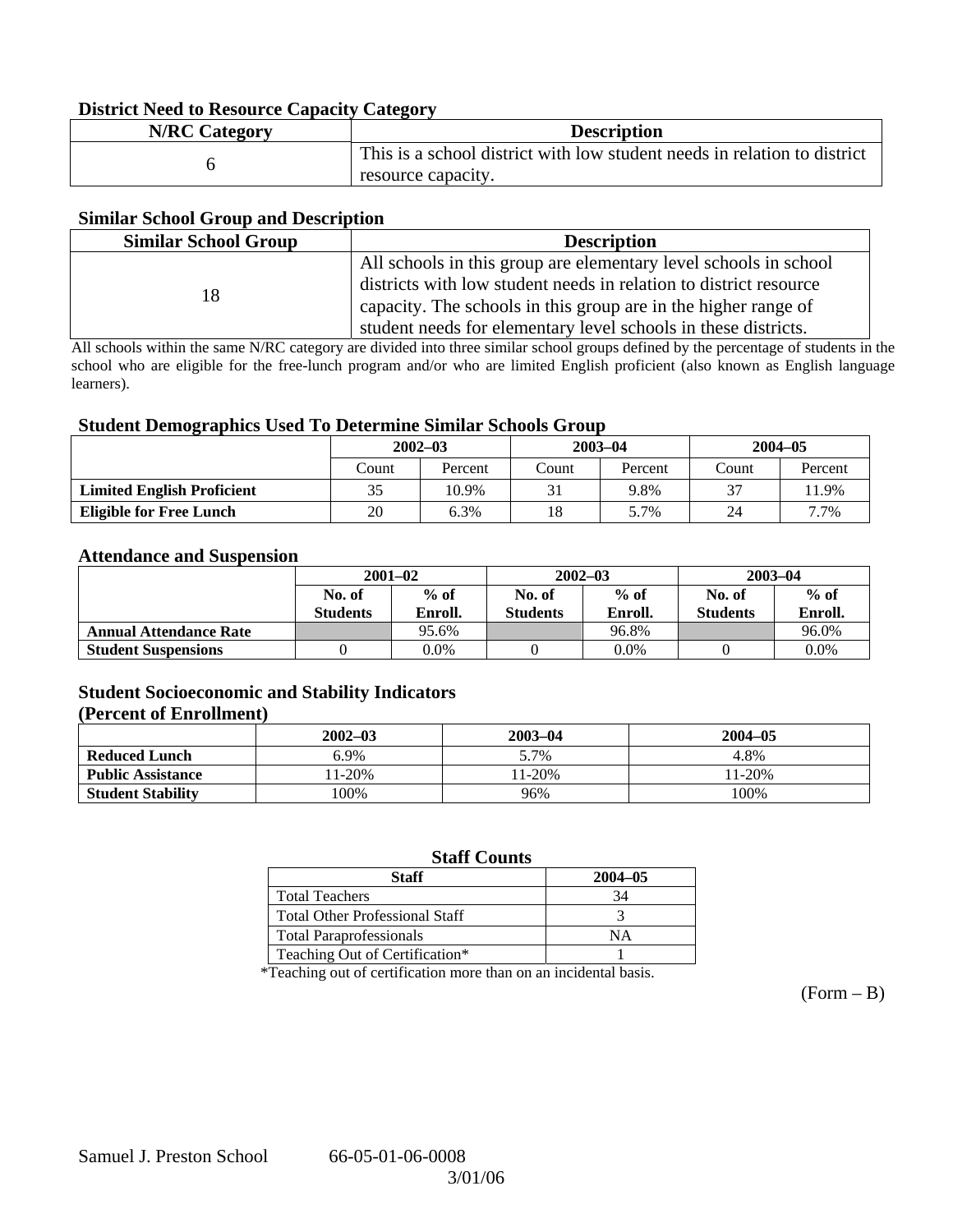|                 |                                   | <b>Number</b><br><b>Tested</b> | $\%$ at Level 1 | % at Level 2 | $\%$ at Level 3 | $%$ at Level 4 |
|-----------------|-----------------------------------|--------------------------------|-----------------|--------------|-----------------|----------------|
|                 | <b>General-Education Students</b> | 38                             | 0%              | 0%           | 47%             | 53%            |
| <b>Nov 2004</b> | <b>Students with Disabilities</b> |                                | 0%              | 0%           | 100%            | 0%             |
|                 | All Students                      | 45                             | 0%              | 0%           | 56%             | 44%            |

# **Elementary-Level Social Studies**

# **Middle-Level Social Studies**

|                  |                                   | <b>Number</b><br><b>Tested</b> | $\%$ at Level 1 | $\%$ at Level 2 $\parallel$ | $\%$ at Level 3 | $\%$ at Level 4 |
|------------------|-----------------------------------|--------------------------------|-----------------|-----------------------------|-----------------|-----------------|
|                  | <b>General-Education Students</b> |                                | 0%              | 0%                          | 0%              | 0%              |
| <b>June 2005</b> | <b>Students with Disabilities</b> |                                | 0%              | 0%                          | 0%              | 0%              |
|                  | All Students                      |                                | 0%              | 0%                          | 0%              | 0%              |

 $(Form - I)$